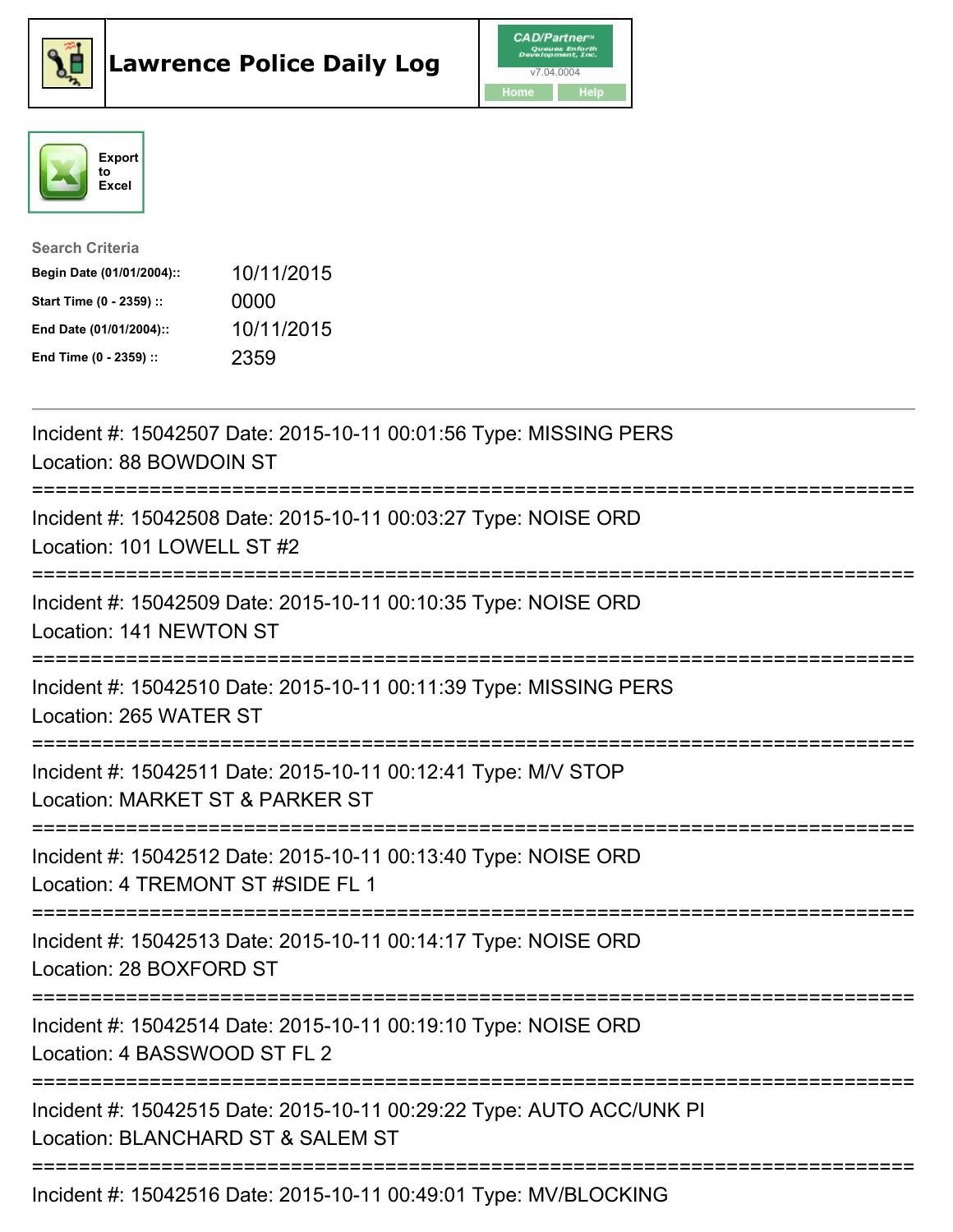Location: 291 CHESTNUT ST

| Incident #: 15042517 Date: 2015-10-11 00:55:18 Type: NOISE ORD<br>Location: 158 BUTLER ST                        |
|------------------------------------------------------------------------------------------------------------------|
| Incident #: 15042518 Date: 2015-10-11 00:58:33 Type: M/V STOP<br>Location: ESSEX ST & HAMPSHIRE ST               |
| Incident #: 15042519 Date: 2015-10-11 01:06:41 Type: ALARMS<br>Location: 647 BROADWAY                            |
| Incident #: 15042520 Date: 2015-10-11 01:07:37 Type: DISORDERLY<br>Location: DARTMOUTH ST & HAVERHILL ST         |
| Incident #: 15042521 Date: 2015-10-11 01:11:33 Type: NOISE ORD<br>Location: 77 BOXFORD ST #2                     |
| Incident #: 15042522 Date: 2015-10-11 01:12:35 Type: SUS PERS/MV<br>Location: 28 SHERIDAN ST                     |
| Incident #: 15042523 Date: 2015-10-11 01:26:18 Type: M/V STOP<br>Location: HAVERHILL ST & IRENE ST               |
| Incident #: 15042524 Date: 2015-10-11 01:42:31 Type: M/V STOP<br>Location: ANDOVER ST & S BROADWAY               |
| Incident #: 15042525 Date: 2015-10-11 01:52:33 Type: M/V STOP<br>Location: HOLIDAY INN EXPRESS / 224 WINTHROP AV |
| Incident #: 15042526 Date: 2015-10-11 01:55:52 Type: ALARMS<br>Location: 461 HAMPSHIRE ST                        |
| Incident #: 15042527 Date: 2015-10-11 02:00:15 Type: NOISE ORD<br>Location: 124 OXFORD ST FL 3                   |
| Incident #: 15042528 Date: 2015-10-11 02:10:55 Type: M/V STOP<br>Location: BROADWAY & WATER ST                   |
| Incident #: 15042529 Date: 2015-10-11 02:11:33 Type: M/V STOP<br>Location: ABBOTT ST & PARKER ST                 |
| Incident #: 15042530 Date: 2015-10-11 02:24:05 Type: SHOTS FIRED                                                 |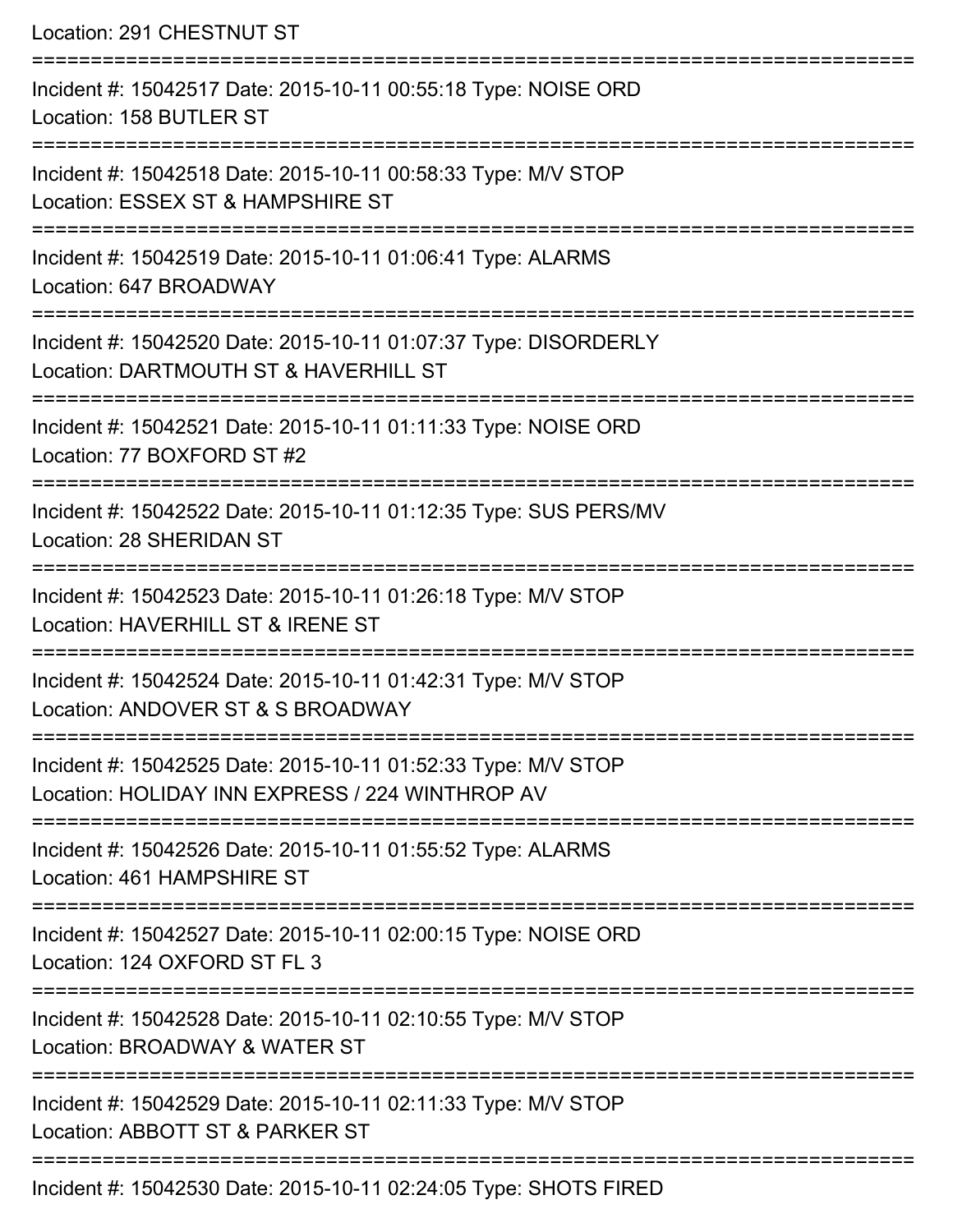| Incident #: 15042531 Date: 2015-10-11 02:32:56 Type: SHOTS FIRED<br>Location: NORTH COMMON / LAWRENCE ST |
|----------------------------------------------------------------------------------------------------------|
| Incident #: 15042533 Date: 2015-10-11 02:41:48 Type: SUS PERS/MV<br>Location: ALDER ST & BASSWOOD ST     |
| Incident #: 15042532 Date: 2015-10-11 02:43:00 Type: M/V STOP<br>Location: ALBION ST & AVON ST           |
| Incident #: 15042534 Date: 2015-10-11 02:46:47 Type: DISTURBANCE<br>Location: 50 ISLAND ST FL 5          |
| Incident #: 15042535 Date: 2015-10-11 02:52:59 Type: M/V STOP<br>Location: 113 LAWRENCE ST               |
| Incident #: 15042536 Date: 2015-10-11 02:56:09 Type: NOISE ORD<br>Location: 60 MARGIN ST FL 2            |
| Incident #: 15042537 Date: 2015-10-11 02:59:58 Type: B&E/PROG<br>Location: 20 DEBBIE LN                  |
| Incident #: 15042538 Date: 2015-10-11 03:07:16 Type: SHOTS FIRED<br>Location: 300 LAWRENCE ST FL 3       |
| Incident #: 15042539 Date: 2015-10-11 03:08:19 Type: AUTO ACC/UNK PI<br>Location: 257 BROADWAY           |
| Incident #: 15042540 Date: 2015-10-11 03:26:11 Type: SUS PERS/MV<br>Location: S UNION ST                 |
| Incident #: 15042541 Date: 2015-10-11 03:28:44 Type: MISSING PERS<br>Location: 32 BOWDOIN ST             |
| Incident #: 15042542 Date: 2015-10-11 03:32:17 Type: DISORDERLY<br>Location: 20 DEBBIE LN                |
| Incident #: 15042544 Date: 2015-10-11 03:35:09 Type: GANG<br>Location: 369 LAWRENCE ST                   |
| Incident #: 15042543 Date: 2015-10-11 03:35:29 Type: SHOTS FIRED                                         |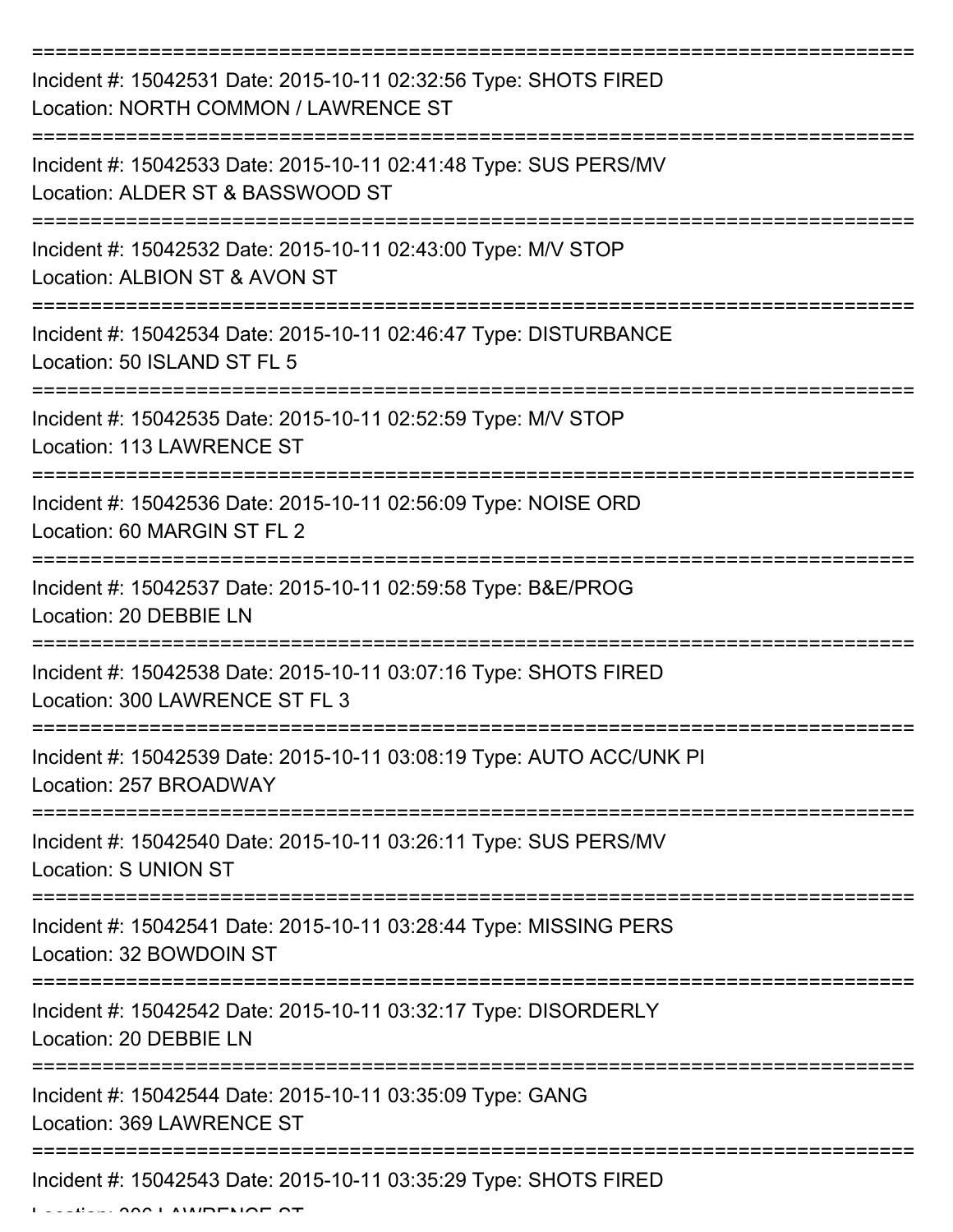| Incident #: 15042545 Date: 2015-10-11 03:45:29 Type: DISTURBANCE<br>Location: 8 BOXFORD ST             |
|--------------------------------------------------------------------------------------------------------|
| Incident #: 15042546 Date: 2015-10-11 03:45:43 Type: M/V STOP<br><b>Location: FERGUSON ST</b>          |
| Incident #: 15042547 Date: 2015-10-11 03:48:45 Type: AUTO ACC/UNK PI<br>Location: RIVERSIDE DR         |
| Incident #: 15042548 Date: 2015-10-11 03:55:50 Type: SUS PERS/MV<br>Location: 42 PLEASANT ST           |
| Incident #: 15042549 Date: 2015-10-11 03:59:16 Type: DISTURBANCE<br>Location: 6 SPRINGFIELD ST FL 1    |
| Incident #: 15042550 Date: 2015-10-11 04:06:47 Type: INVEST CONT<br>Location: 90 LOWELL ST             |
| Incident #: 15042551 Date: 2015-10-11 04:27:20 Type: ALARMS<br>Location: 579 ANDOVER ST                |
| Incident #: 15042552 Date: 2015-10-11 04:35:18 Type: DK (DRUNK)<br>Location: 16 TREMONT ST             |
| Incident #: 15042553 Date: 2015-10-11 04:35:36 Type: LOUD NOISE<br>Location: 124 OXFORD ST             |
| Incident #: 15042554 Date: 2015-10-11 04:36:22 Type: FIGHT<br>Location: 20 CAMPO SECO ST               |
| Incident #: 15042555 Date: 2015-10-11 04:38:01 Type: NOISE ORD<br>Location: 68 JUNIPER ST              |
| Incident #: 15042556 Date: 2015-10-11 04:42:35 Type: ALARMS<br>Location: 647 BROADWAY                  |
| Incident #: 15042557 Date: 2015-10-11 04:47:41 Type: FIGHT<br>Location: SEVEN ELEVEN / 99 HAMPSHIRE ST |
| Incident #: 15042558 Date: 2015-10-11 05:02:29 Type: M/V STOP<br>Location: AMECRLIDV CT & COMMAN CT    |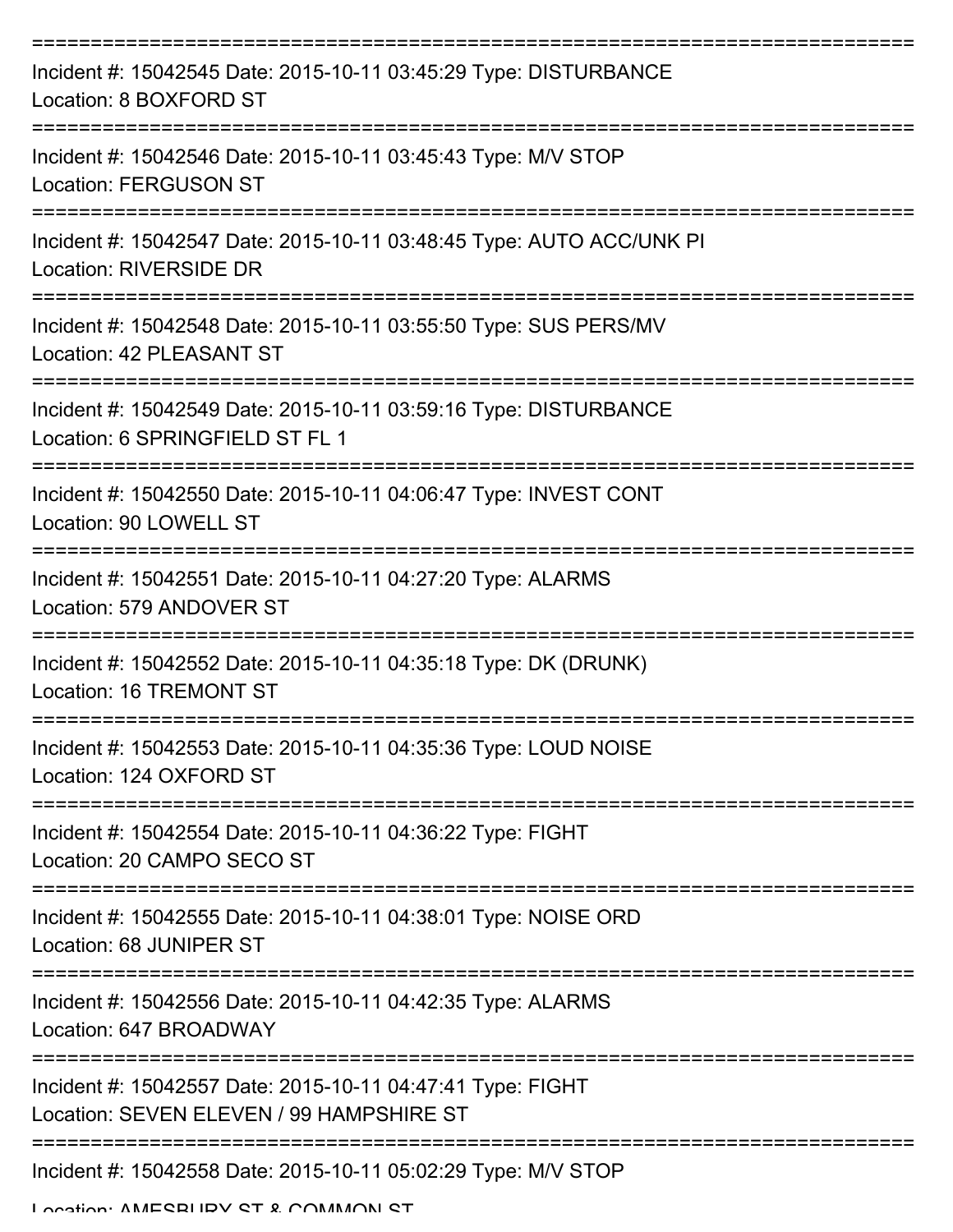| Incident #: 15042559 Date: 2015-10-11 05:04:12 Type: INVESTIGATION<br>Location: 189 WILLOW ST             |
|-----------------------------------------------------------------------------------------------------------|
| Incident #: 15042560 Date: 2015-10-11 07:08:33 Type: STOL/MV/PAS<br>Location: 42 CRESTWOOD CIR            |
| Incident #: 15042561 Date: 2015-10-11 08:00:17 Type: RECOV/STOL/MV<br>Location: 382 ELM ST #27            |
| Incident #: 15042562 Date: 2015-10-11 08:07:49 Type: LOST PROPERTY<br>Location: 90 HAMPSHIRE ST           |
| Incident #: 15042563 Date: 2015-10-11 08:11:31 Type: ASSSIT AMBULANC<br>Location: 20 MAURICE AV           |
| Incident #: 15042564 Date: 2015-10-11 08:29:23 Type: M/V STOP<br>Location: NEWTON ST & SHATTUCK ST        |
| Incident #: 15042565 Date: 2015-10-11 09:56:16 Type: KEEP PEACE<br>Location: 383 CHESTNUT ST              |
| Incident #: 15042566 Date: 2015-10-11 10:04:38 Type: ALARMS<br>Location: 10 DIAMOND ST #23                |
| Incident #: 15042567 Date: 2015-10-11 10:29:24 Type: MEDIC SUPPORT<br>Location: 46 S. BOWDOIN ST          |
| Incident #: 15042568 Date: 2015-10-11 10:34:07 Type: M/V STOP<br>Location: MT VERNON ST & S BROADWAY      |
| Incident #: 15042569 Date: 2015-10-11 10:36:01 Type: LOST PROPERTY<br>Location: MERRIMACK ST & S UNION ST |
| Incident #: 15042570 Date: 2015-10-11 10:37:42 Type: MISSING PERS<br>Location: 47 KENT ST                 |
| Incident #: 15042571 Date: 2015-10-11 10:43:04 Type: TOW/REPOSSED<br>Location: 141 RIVER POINTE WY        |
| Incident #: 15042572 Date: 2015-10-11 10:54:25 Type: M/V STOP<br>Location: 637BN5 / ESSEX ST & OXFORD ST  |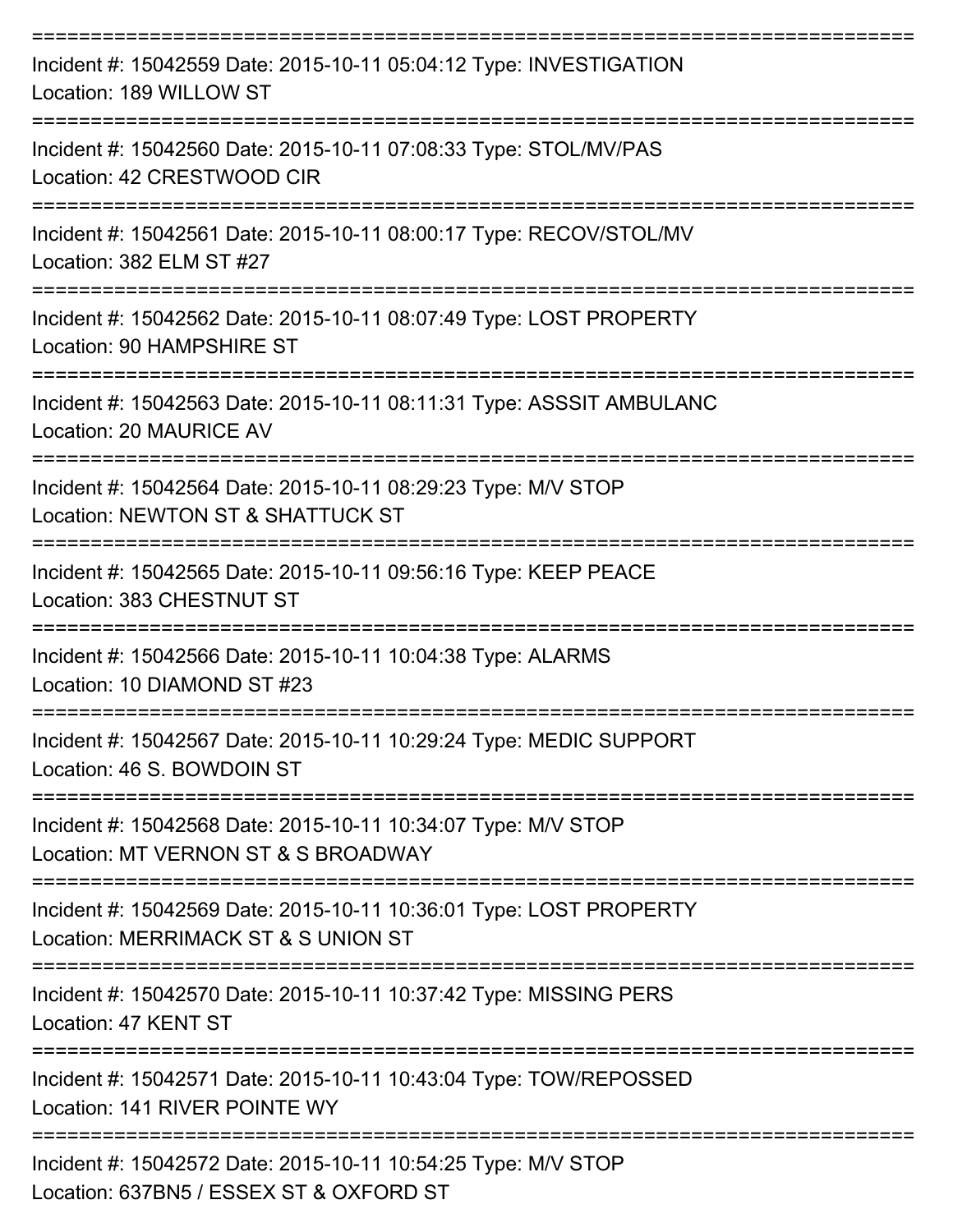Incident #: 15042573 Date: 2015-10-11 11:02:15 Type: MEDIC SUPPORT Location: 264 JACKSON ST

=========================================================================== Incident #: 15042574 Date: 2015-10-11 11:12:26 Type: M/V STOP Location: LAWRENCE MEAT COMPANY / 264 LOWELL ST =========================================================================== Incident #: 15042575 Date: 2015-10-11 11:21:17 Type: ALARMS Location: 17 SHEPARD ST =========================================================================== Incident #: 15042576 Date: 2015-10-11 11:32:37 Type: M/V STOP Location: AMES ST & PROVIDENCE ST =========================================================================== Incident #: 15042577 Date: 2015-10-11 11:33:08 Type: CK WELL BEING Location: 6 SPRINGFIELD ST =========================================================================== Incident #: 15042578 Date: 2015-10-11 11:36:20 Type: UNKNOWN PROB Location: 13 RIVERVIEW PL #3 =========================================================================== Incident #: 15042579 Date: 2015-10-11 11:46:50 Type: ALARM/BURG Location: 34 WEST ST =========================================================================== Incident #: 15042580 Date: 2015-10-11 12:01:12 Type: MAN DOWN Location: 175 HAVERHILL ST =========================================================================== Incident #: 15042581 Date: 2015-10-11 12:09:07 Type: SUS PERS/MV Location: 134 WEST ST =========================================================================== Incident #: 15042582 Date: 2015-10-11 12:37:32 Type: M/V STOP Location: OREGON AV & TOWER HILL ST =========================================================================== Incident #: 15042583 Date: 2015-10-11 12:44:48 Type: M/V STOP Location: DUNSTABLE ST & EASTON ST =========================================================================== Incident #: 15042584 Date: 2015-10-11 13:05:25 Type: GENERAL SERV Location: RT 114 & 495 =========================================================================== Incident #: 15042585 Date: 2015-10-11 13:12:47 Type: SUICIDE ATTEMPT Location: CENTRAL BRIDGE ===========================================================================

Incident #: 15042586 Date: 2015-10-11 13:33:15 Type: M/V STOP Location: BROADWAY & WATER ST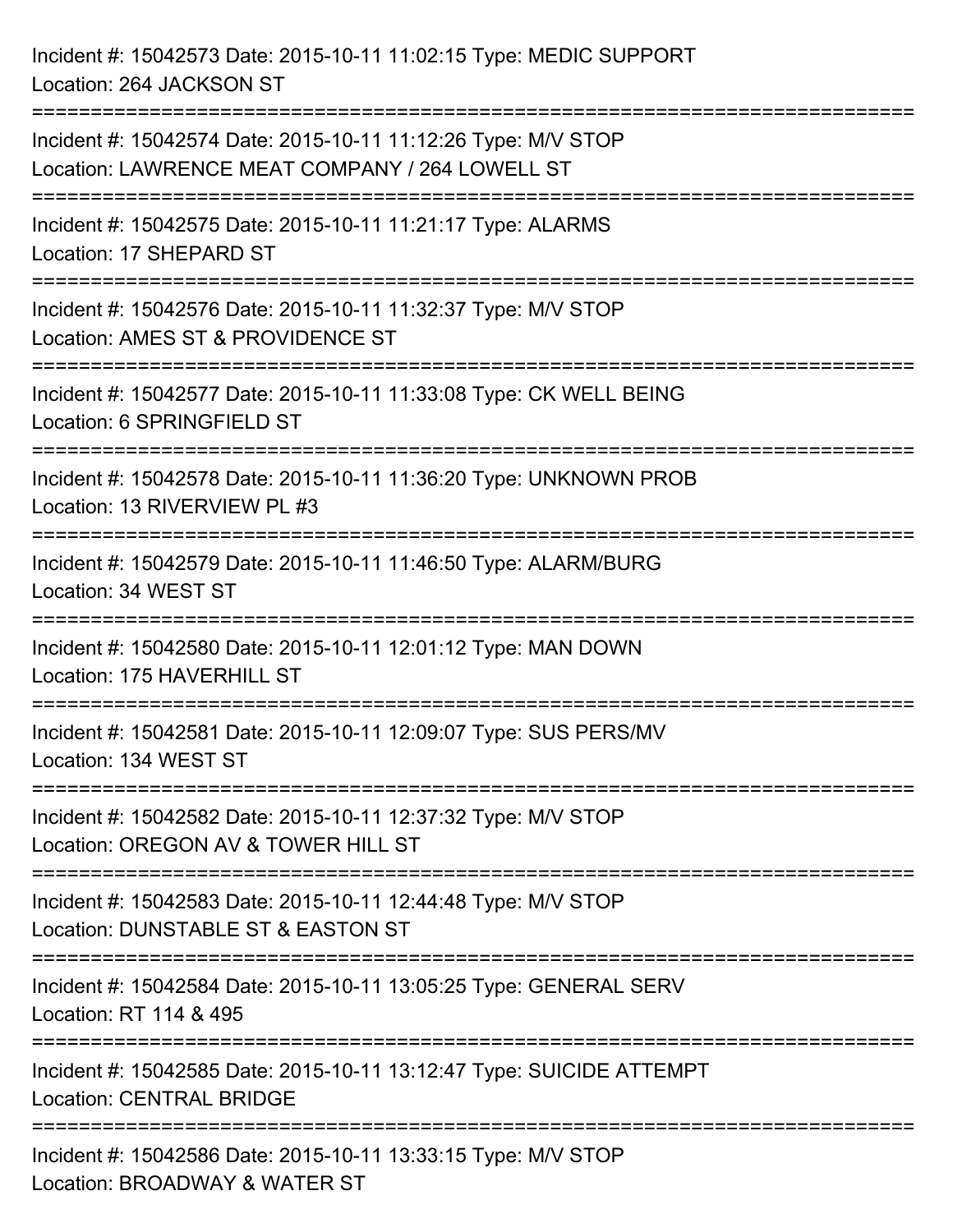| Incident #: 15042587 Date: 2015-10-11 13:56:13 Type: KEEP PEACE<br>Location: 53 OAK ST #1F               |
|----------------------------------------------------------------------------------------------------------|
| Incident #: 15042588 Date: 2015-10-11 14:25:59 Type: ANIMAL COMPL<br>Location: 616 HAVERHILL ST          |
| Incident #: 15042590 Date: 2015-10-11 14:27:10 Type: LARCENY/PAST<br>Location: 34 HAVERHILL ST           |
| Incident #: 15042589 Date: 2015-10-11 14:27:35 Type: ASSIST FIRE<br>Location: 77 CROSS ST FL 2NDFL       |
| Incident #: 15042591 Date: 2015-10-11 14:42:54 Type: RECOV/STOL/MV<br>Location: 156 EXCHANGE ST          |
| Incident #: 15042592 Date: 2015-10-11 14:45:25 Type: MEDIC SUPPORT<br><b>Location: 90 MARSTON ST</b>     |
| Incident #: 15042593 Date: 2015-10-11 15:05:21 Type: ALARMS<br>Location: 595 HAVERHILL ST<br>=========== |
| Incident #: 15042594 Date: 2015-10-11 15:40:35 Type: STOL/MV/PAS<br>Location: 50 NESMITH ST              |
| Incident #: 15042595 Date: 2015-10-11 15:52:03 Type: LOST PROPERTY<br>Location: 101 NEWBURY ST           |
| Incident #: 15042596 Date: 2015-10-11 15:55:57 Type: ALARMS<br>Location: 420 COMMON ST                   |
| Incident #: 15042598 Date: 2015-10-11 16:01:02 Type: LARCENY/PAST<br>Location: 194 JACKSON ST            |
| Incident #: 15042597 Date: 2015-10-11 16:01:44 Type: MEDIC SUPPORT<br>Location: 108 AMES ST              |
| Incident #: 15042599 Date: 2015-10-11 17:06:11 Type: DOMESTIC/PROG<br>Location: 245 ANDOVER ST FL 2      |
| Incident #: 15042600 Date: 2015-10-11 17:09:30 Type: SUS PERS/MV<br>Location: BUTLER ST & WARREN ST      |

===========================================================================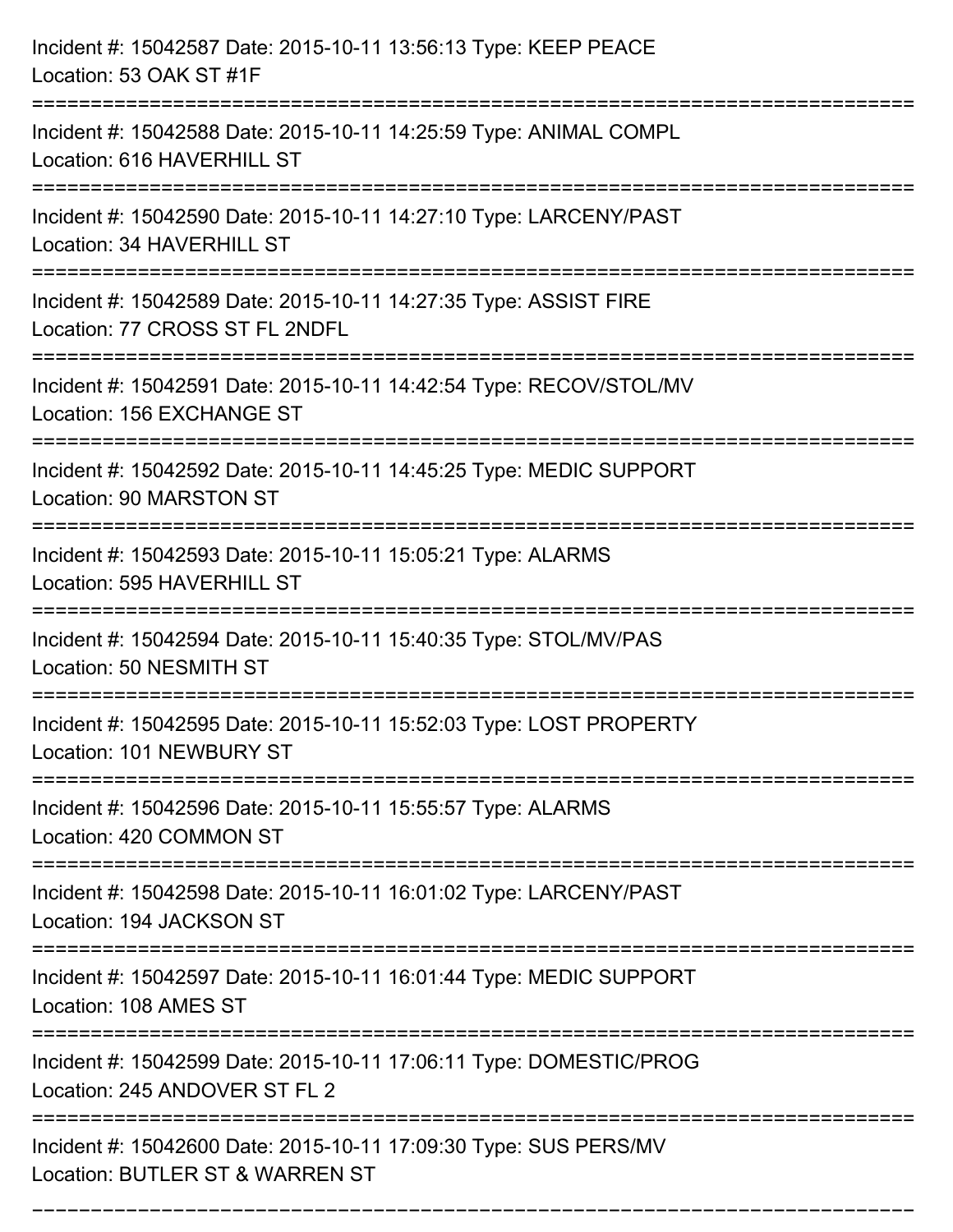| Incident #: 15042601 Date: 2015-10-11 17:39:19 Type: RECOV/STOL/MV<br>Location: CONGRESS ST & ENDICOTT ST |
|-----------------------------------------------------------------------------------------------------------|
| Incident #: 15042602 Date: 2015-10-11 17:46:32 Type: M/V STOP<br>Location: TREMONT ST & WEST ST           |
| Incident #: 15042603 Date: 2015-10-11 17:49:47 Type: INVEST CONT<br>Location: 22 UNION ST                 |
| Incident #: 15042604 Date: 2015-10-11 17:52:13 Type: M/V STOP<br>Location: AUBURN ST & HAMPSHIRE ST       |
| Incident #: 15042605 Date: 2015-10-11 18:06:32 Type: MV/BLOCKING<br>Location: 321 SALEM ST                |
| Incident #: 15042606 Date: 2015-10-11 18:25:43 Type: INVEST CONT<br>Location: 108 GREENWOOD ST            |
| Incident #: 15042607 Date: 2015-10-11 18:32:48 Type: TRESPASSING<br>Location: 37 FERN ST                  |
| Incident #: 15042608 Date: 2015-10-11 18:54:21 Type: CK WELL BEING<br><b>Location: FALLS BRIDGE</b>       |
| Incident #: 15042609 Date: 2015-10-11 19:27:35 Type: M/V STOP<br>Location: BROADWAY & HAVERHILL ST        |
| Incident #: 15042610 Date: 2015-10-11 19:38:40 Type: NOISE ORD<br>Location: 304 JACKSON ST                |
| Incident #: 15042612 Date: 2015-10-11 20:15:40 Type: AUTO ACC/PI<br>Location: CORNISH ST & SWAN ST        |
| Incident #: 15042611 Date: 2015-10-11 20:16:28 Type: NOISE ORD<br>Location: BRUCE SCHOOL / 135 BUTLER ST  |
| Incident #: 15042613 Date: 2015-10-11 20:26:57 Type: M/V STOP<br>Location: 26 NEWBURY ST                  |
| Incident #: 15042614 Date: 2015-10-11 20:31:39 Type: M/V STOP<br>Location: COMMON ST & LAWRENCE ST        |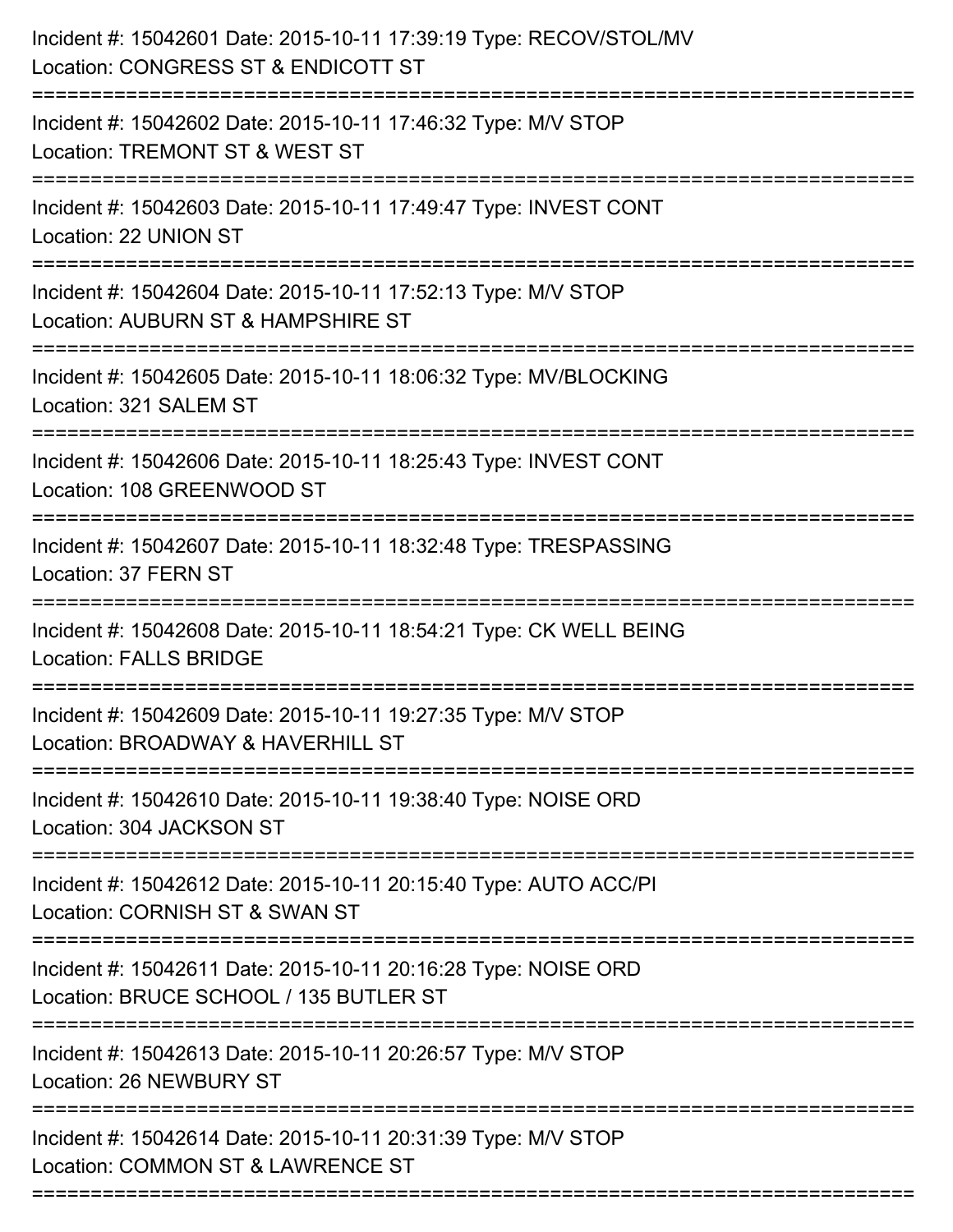Location: BROADWAY & CEDAR ST =========================================================================== Incident #: 15042616 Date: 2015-10-11 20:36:12 Type: LARCENY/PAST Location: 615 BROADWAY =========================================================================== Incident #: 15042617 Date: 2015-10-11 20:42:18 Type: FIGHT Location: 379 HAVERHILL ST =========================================================================== Incident #: 15042618 Date: 2015-10-11 20:46:54 Type: AUTO ACC/NO PI Location: CHESTER ST & S BROADWAY =========================================================================== Incident #: 15042619 Date: 2015-10-11 20:49:30 Type: FIGHT Location: 40 UNION ST =========================================================================== Incident #: 15042620 Date: 2015-10-11 20:51:13 Type: LOST PROPERTY Location: 17 FOREST ST =========================================================================== Incident #: 15042621 Date: 2015-10-11 21:04:16 Type: M/V STOP Location: HAVERHILL ST & WEST ST =========================================================================== Incident #: 15042622 Date: 2015-10-11 21:05:38 Type: DRUG VIO Location: DAISY ST & HOLLY ST =========================================================================== Incident #: 15042623 Date: 2015-10-11 21:11:39 Type: M/V STOP Location: RAILROAD ST =========================================================================== Incident #: 15042624 Date: 2015-10-11 21:31:09 Type: MEDIC SUPPORT Location: 86 S BROADWAY #5 =========================================================================== Incident #: 15042625 Date: 2015-10-11 21:35:23 Type: M/V STOP Location: CENTRAL BRIDGE / 0 MERRIMACK ST =========================================================================== Incident #: 15042626 Date: 2015-10-11 21:38:46 Type: HIT & RUN M/V Location: 112 MARSTON ST =========================================================================== Incident #: 15042627 Date: 2015-10-11 21:48:15 Type: ANIMAL COMPL Location: 12 KENDALL ST =========================================================================== Incident #: 15042628 Date: 2015-10-11 22:02:19 Type: M/V STOP Location: MARKET ST & OSGOOD ST ===========================================================================

Incident #: 15042629 Date: 2015 10 11 22:15:27 Date: 2015 10 23:15:27 Type: 20<br>.